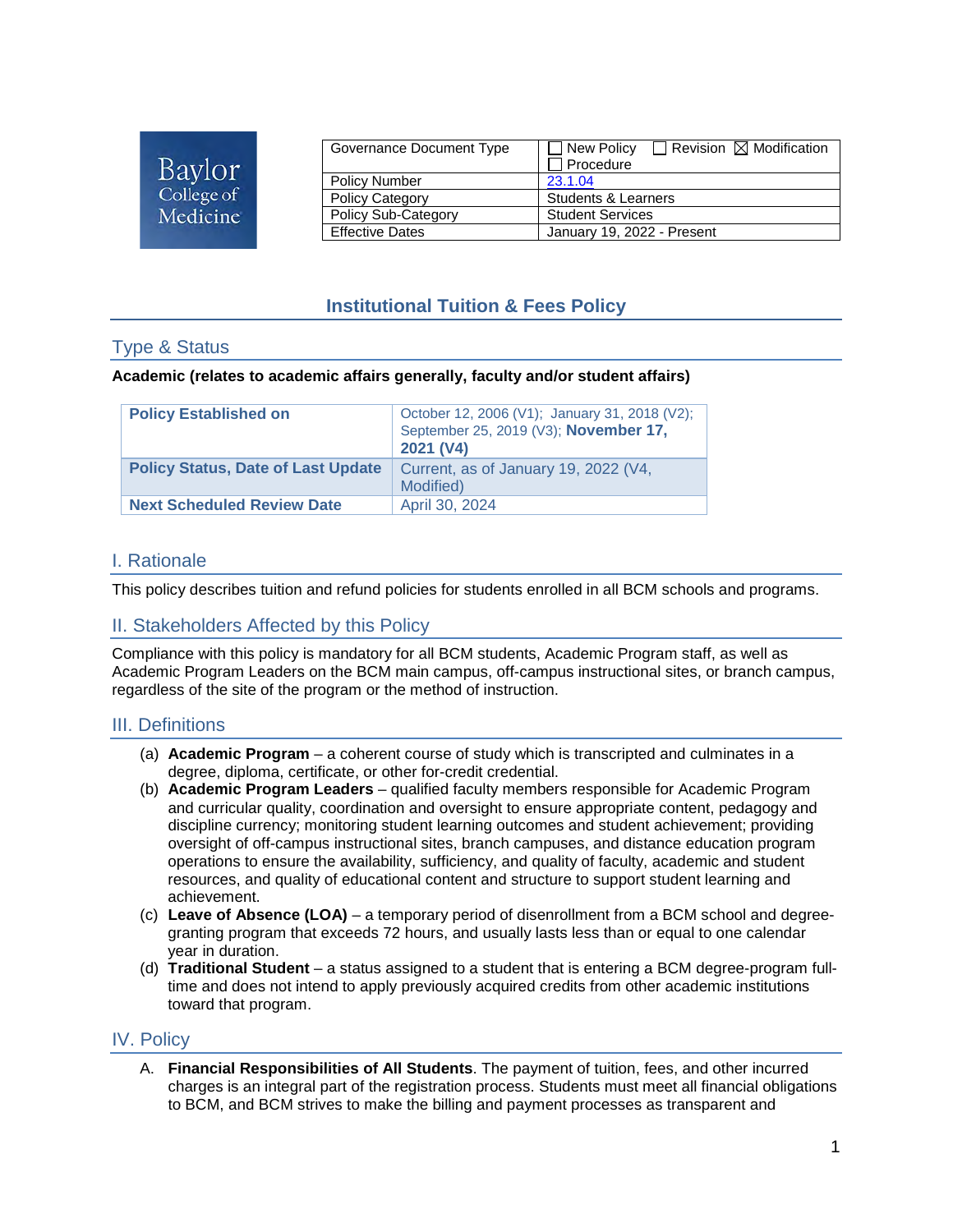convenient as possible. SAS has an online student portal that allows students 24-hour access to their accounts where tuition and fee charges can be viewed in detail. Each student is required to pay their balance in full by the designated due date. Delays in payment may result in a late fee and registration hold (see [Section IV.A.3.b,](#page-1-0) below).

- 1. *Tuition Charges*. Tuition will be assessed and charged according to the following principles:
	- a. Residency**:** For both clinical sciences and pre-clinical medical students, tuition charges for each academic year will be based on the student's state of legal residence. The residency status and applications for Texas state residency are processed by the Office of the Registrar. Applications for reclassification are reviewed once a year. Any subsequent change in residency status is not effective until the start of the next academic year. [Please visit the Registrar's](https://www.bcm.edu/education/registrar/services/tuition-status-texas-residency)  [residency webpage for more information on dates and deadlines.](https://www.bcm.edu/education/registrar/services/tuition-status-texas-residency)
	- b. Full-Time Enrollment: Any student who is not on an approved LOA, dismissed or suspended from the College following action by the school dean or program promotions committee, and who satisfies applicable school and program-specific credit hour requirements described in the [Credit Hour Policy \(23.1.11\),](https://intranet.bcm.edu/policies/index.cfm?fuseaction=Policies.Display_Policy&Policy_Number=23.1.11) with the exception of students in pre-determined dual degree programs is considered to be enrolled Full-Time.
	- c. Extended Length of Study: School of Medicine and School of Health Professions students who repeat coursework or otherwise extend their enrollment beyond the length of their respective programs will generally be charged tuition and fees for each additional semester of enrollment. However, programs may receive approval from the President and designee (e.g., School Dean) to administer alternative tuition methods on a case-by-case basis (e.g., based on programmatic and national/regional norms). Financial Aid is not available for students who have met all degree requirements at the end of the semester.
	- d. Off-Site Electives: No adjustment in tuition shall be made for BCM students taking electives for credit at other schools.

#### <span id="page-1-1"></span>2. *Payment Deadlines & Late Fees*.

- a. Tuition and fees for all students are billed twice a year, at the start of Fall semester and at the start of Spring semester. A billing statement will be available on the Student Portal following each billing cycle. Tuition and fee payments are due in-full by the designated due date for each billing cycle. Students whose balances have not been paid in full by the due date will be assessed a \$50 Late Payment Fee.
- b. Students that are eligible to receive educational assistance from a third party payer and have submitted all required documentation to receive funding from that payer will not be subject to late fees provided that such funding would cover the student's balance in full. For example, students who have qualified to receive educational funding through the U.S. Department of Veteran's Affairs (VA) Vocational Rehabilitation Program or Post-9/11 GI Bill (see [Section X, below\)](#page-7-0) will not face a late fee due to delayed payment from the Department when the pending VA funds will cover the student's remaining balance.

#### 3. *Effect of Delinquency: Holds.*

- a. Academic Holds. All students and former students who fail to pay tuition and fees by the stated deadline will have a "**Hold**" placed on their academic records. Verification of attendance, transcripts, diplomas and/or other information in the student's file will not be released until the Academic Hold is removed. In addition, current students who are delinquent in meeting their financial obligations to the College will not be allowed to transfer credits to another school or to graduate from the College until the Academic Hold is removed.
- <span id="page-1-0"></span>b. Registration Holds. Current students whose accounts have a balance exceeding \$200 that is over 120 days delinquent will not be permitted to register for courses until their balance is settled or payment arrangements have been made with SAS.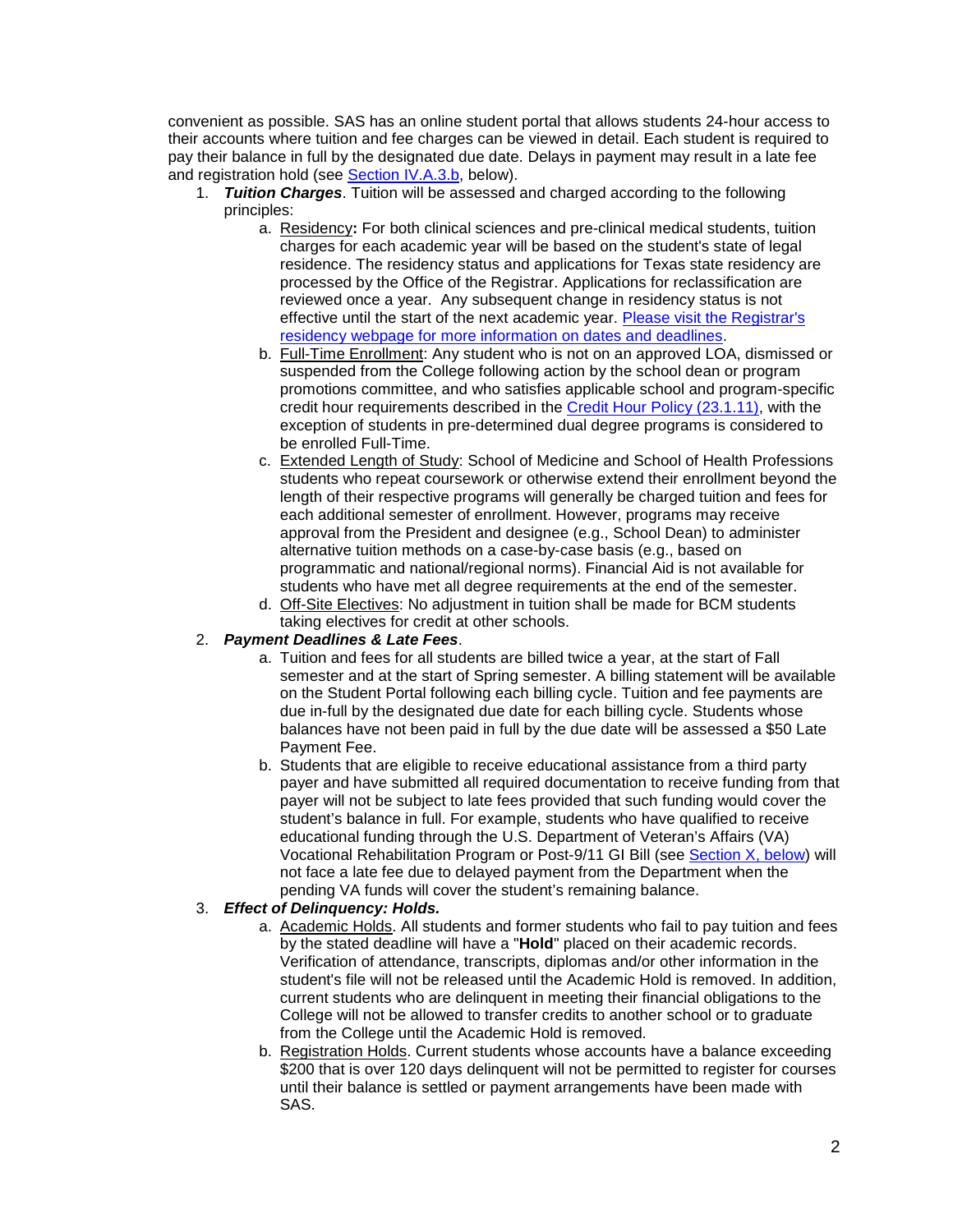- c. Military Veterans and Other Third-Party Pay Recipients.
	- 1) Students who have qualified to receive educational funding through the VA's Vocational Rehabilitation Program or Post-9/11 GI Bill will be permitted to register for classes and will not be subject to a Hold on their academic records, so long as the student produces a certificate of eligibility for entitlement to educational assistance pursuant to applicable laws and the pending VA funds will cover the student's remaining balance. Students who satisfy these requirements can access classrooms, libraries, and other institutional facilities while disbursement from the VA is pending, and will not be required to borrow additional funds in the interim.
	- 2) Students whose balances will be covered in full by other third-party payers that require direct invoicing and certification from Baylor College of Medicine will also be exempt from Academic and Registration Holds while disbursement of these funds are pending, so long as the student has provided proof of eligibility to Student Account Services prior to the payment due date. Such third-party payers include but are not limited to all branches of the United States military, Americorps, and the Texas Guaranteed Tuition Plan.
- 4. *Deferred Payments*. Under extenuating circumstances, students may be allowed to defer tuition and fee payments for short periods. SAS must approve late payments.
- <span id="page-2-0"></span>5. *Tuition Refund Schedule: Proration of Charges*. Charges will be calculated according to the date of last attendance (regardless of the reason for the status change), as documented in writing by the school or program and certified by the BCM Registrar.
	- a. Ph.D. and Masters Students in the Graduate School of Biomedical Sciences (GSBS) who take a LOA or for any reason stop attending school will have their tuition prorated to the number of months of school attended during the enrollment period for which the student was charged, rounded to the nearest dollar.
	- b. Students in all other BCM schools and Academic Programs (e.g., M.D., M.D./Ph.D., M.S., P.A., D.N.P., A.P.R.N.) governed by the requirements of Tex. Edu. Code § 54.006 (2007) who withdraw from school, go on a LOA longer than 60 days, are dismissed, or otherwise stop attending classes will have their tuition prorated according to the chart below. Tuition will be refunded based on the length of the enrollment period for which the student is charged.
	- c. Charges associated with remediation courses are addressed in [Section IV.A.1.c](#page-1-1) (above), and are not addressed by this subsection or proration chart.

| Date of Last Attendance to<br><b>BCM School or Program</b> | <b>Percentage of Tuition Due to Student</b>  |
|------------------------------------------------------------|----------------------------------------------|
| Before the first day of classes or never attends classes   | 100%                                         |
| During the first three weeks of classes                    | 90%                                          |
| During the fourth week of classes                          | 80%                                          |
| During the fifth week of classes                           | 70%                                          |
| During the sixth week of classes                           | 60%                                          |
| During the seventh week of classes                         | 50%                                          |
| During the eighth through thirteenth weeks of classes      | 25%                                          |
| After the thirteenth week of classes                       | $0\%$                                        |
| GSBS Ph.D. & Masters students                              | Varies<br>(charged only for months attended) |

- 6. *Fee and Insurance Refunds*. Fees assessed to any student's account (regardless of school or program) are also refunded in accordance with table above, with the following exceptions:
	- a. Graduation Fee. This fee will be waived in full if a student withdraws.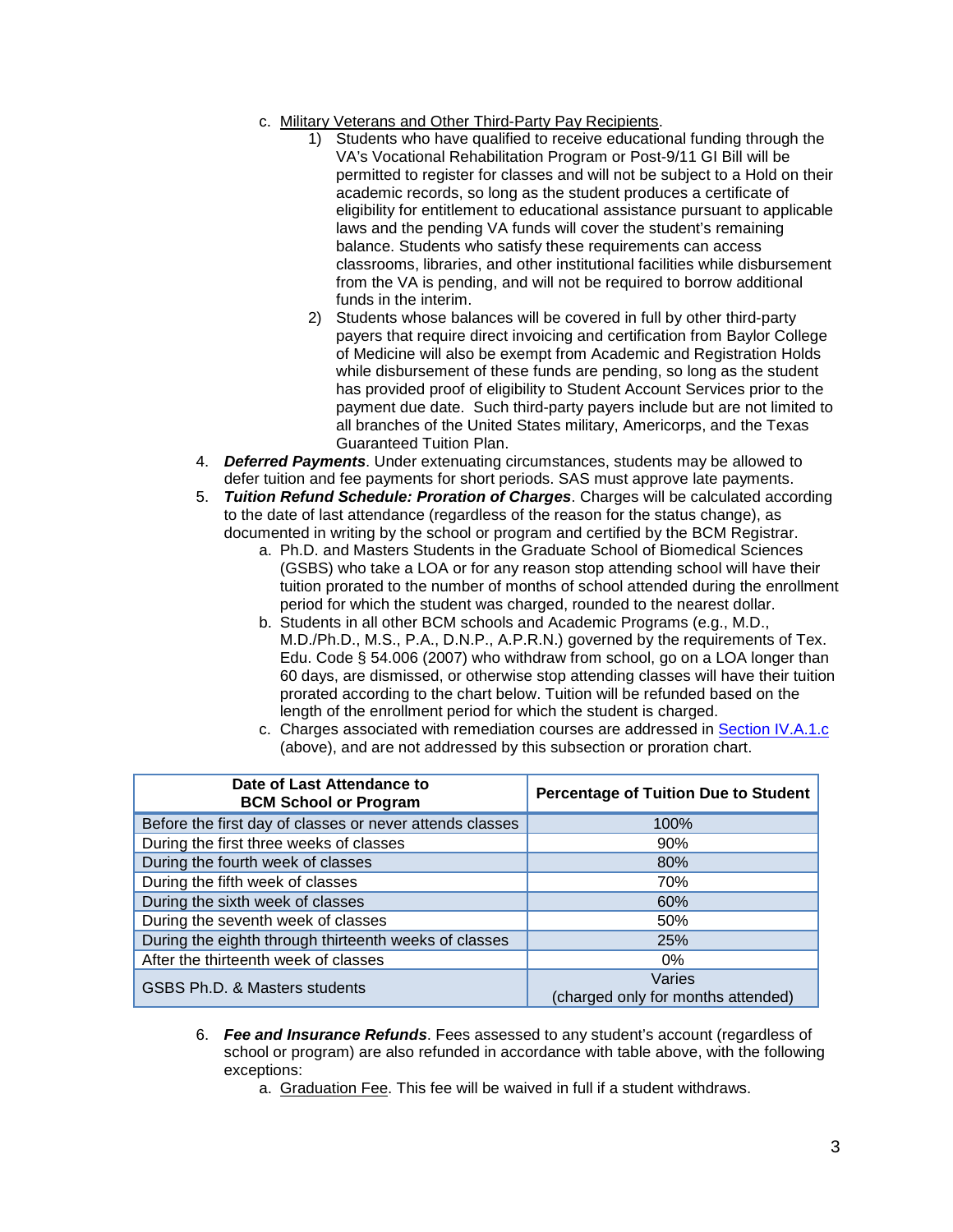- b. Health Insurance. Health Insurance will be prorated to the number of months during which the student was enrolled during the during the enrollment period billed. Students who are enrolled in the student health plan prior to their first day of an approved LOA have the option to continue health insurance for a maximum of 12 months following the last day of the month in which their LOA is effective. Students have 31 days from their effective date of LOA to checkout with the HR – Benefits office and elect to continue health insurance by completing the "Student Continuation for Insurance while on LOA" form and submitting a check for premium payment for the first month of leave to the Benefits Office. Thereafter, payment must be made (postmarked) on or before the first of each month for that month's coverage.
- c. Fees billed to GSBS Ph.D. and Masters Students. GSBS Ph.D. and Masters Students who graduate, withdraw, or begin LOA within the first two weeks of an academic term will be refunded the fees billed for that term.
- d. Long-Term Disability (LTD) Insurance. Students billed for LTD Insurance who cease attending after the first day of classes will not be refunded this charge by BCM. Instead, the student will be contacted by the LTD plan administrator informing them of the option to either drop the policy and request a pro-rated refund or keep coverage in place until the next annual billing. Students who elect to drop their policy will be issued a prorated refund directly by the plan administrator.

### 7. *Withdrawal and Dismissal*.

- a. Clearing Account Balances. Students who withdraw, are dismissed, or otherwise cease to be a student at BCM must clear their financial account at the College prior to getting a signature of clearance from SAS. When clearing a balance upon checkout, the student must pay the balance using cash, money order, or credit card. SAS does not accept checks from students as final payment for clearing a balance due when leaving the College. As provided in Tex. Edu. Code § 54.006(b-1) (2007), if a student has outstanding balances at the time of withdrawal or dismissal BCM will credit the refund amount due (as provided in [Sections IV.A.5-6,](#page-2-0) above) to the payment of outstanding tuition and mandatory fees owed for that academic year, and if any portion of the amount to be refunded remains then BCM will issue a refund to the student.
- b. Health Insurance: Students who withdraw, are dismissed, or otherwise cease to be a student at BCM are not allowed to continue their health insurance. Insurance coverage terminates on the last day of the month in which a student withdraws, is dismissed, or otherwise departs from the BCM community. A student may need to [purchase an individual policy i](https://intranet.bcm.edu/?fuseaction=home.showpage&tmp=hr/benefits/students/enrollorwaive)n order to obtain health insurance following withdrawal or dismissal.
- c. Military Withdrawal. If a student withdraws from a BCM academic program because the student is called to active military service, then BCM will take one of the following actions at the student's request:
	- 1) Refund tuition and fees for the semester and return any unearned financial aid to its source;
	- 2) If current academic program guidelines indicate that the student is eligible, grant the student an "incomplete" in the semester's courses by indicating "withdrawn-military" on the transcript; or
	- 3) If determined by the course instructor to be appropriate in accordance with course objectives and requirements, assign a final grade or credit based on the student's demonstration of sufficient mastery of the course material and satisfactory completion of a substantial amount of coursework.
- 8. **Financial Aid**.
	- a. Return of Unearned and Overpaid Student Loan Funds. Title IV federal financial aid recipients who take a LOA prior to the end of the semester will be subject to the BCM Office of Student Financial Aid's Return of Title IV Refunds Policy.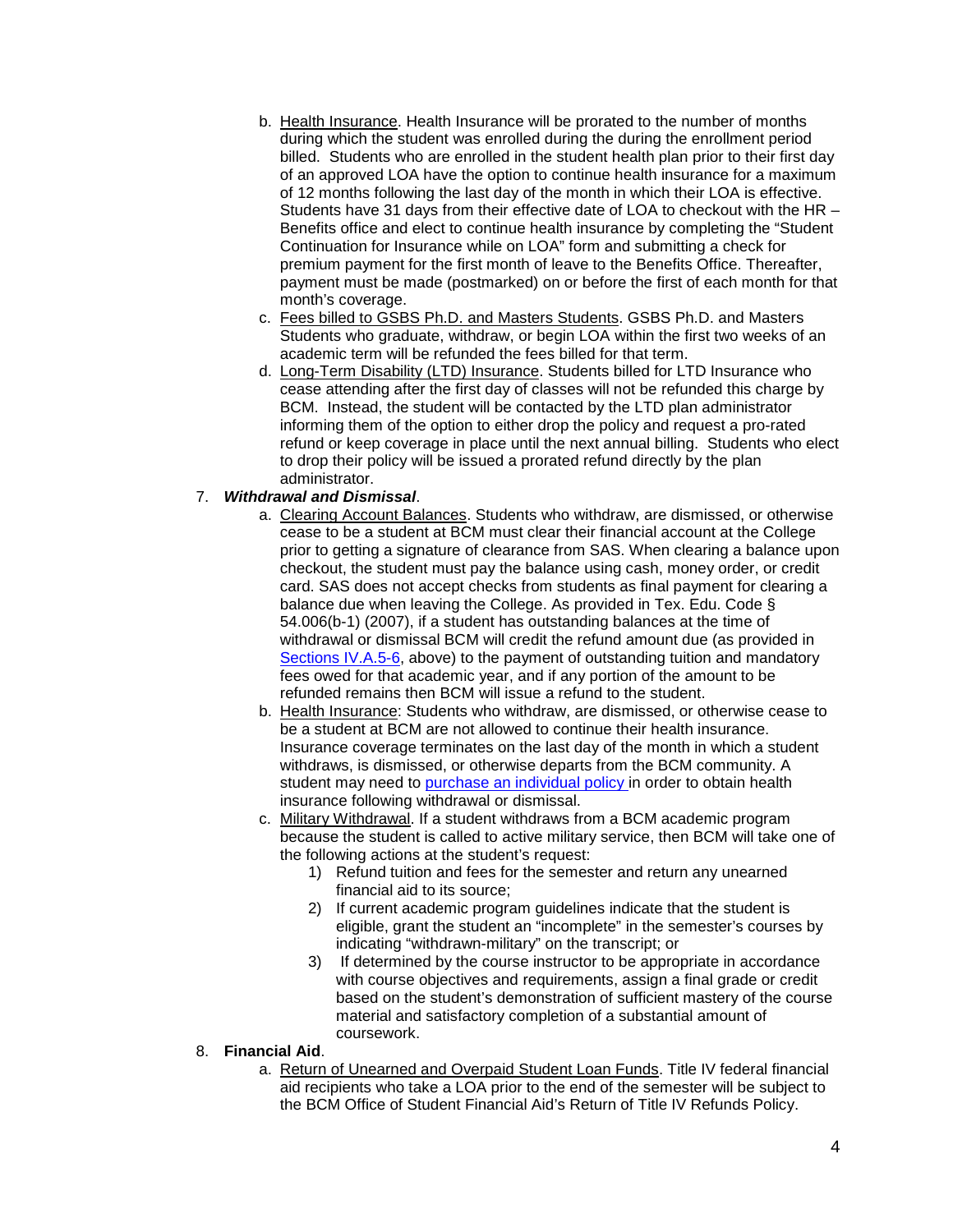Consult BCM's [Return of Title IV Refunds Policy](https://cdn.bcm.edu/sites/default/files/2021-06/r2t4-policy-for-web.pdf) for information on financial aid return calculation formulas and disbursement procedures.

- b. Student Loan Exit Counseling. Consistent with the [Student Financial Aid Policy](https://intranet.bcm.edu/index.cfm?fuseaction=Policies.Display_Policy&Policy_Number=23.1.02)  [\(23.1.02\),](https://intranet.bcm.edu/index.cfm?fuseaction=Policies.Display_Policy&Policy_Number=23.1.02) all students who are awarded and disbursed federal student loans must meet with a Financial Aid Counselor, Room N104, in order to determine the amount of Title IV program assistance earned and/or loan funds to return.
- 9. **Leave of Absence**. Students who return from an approved LOA, or otherwise begin attending after the start of the billing period, will be charged tuition and fees for the number of months remaining in the billing period. A month's charges will be assessed if the student returns/enters prior to the sixteenth of the month.
- 10. **Billing Disputes and Appeals**. Students that wish to dispute a charge should contact Student Account Services directly [\(SAS@bcm.edu\)](mailto:SAS@bcm.edu), and include a description of the contested charge(s) and an explanation of the individual circumstances warranting an exception to standard billing procedures. The request will be sent to the Student Billing Review Committee for consideration. If the request is denied, the student may file an appeal of the billing dispute determination as provided in the [Student Appeals &](http://intranet.bcm.edu/index.cfm?fuseaction=Policies.Display_Policy&Policy_Number=23.1.08)  [Grievances Policy \(23.1.08\)](http://intranet.bcm.edu/index.cfm?fuseaction=Policies.Display_Policy&Policy_Number=23.1.08) (see 23.1.08, Section VI.F), provided that requirements for pursuing an appeal are satisfied.

### B. **Tuition and Fee Assessment by School and Program**.

#### 1. **School of Medicine (SOM)**.

- a. Traditional Students. All students at BCM are required to pay tuition and fees for every academic term in which they are a matriculated student unless they are on an approved LOA.
- b. Medical Research Pathway Students (MRP). This five-year program is for medical students who desire increased exposure to basic or clinical research. The students will spend a full year conducting basic or clinical research. Students are charged as Traditional Students for every year except the MRP research year. Students are not eligible for financial aid during the MRP research year because they will receive scholarships that cover tuition; however students are responsible for payment of all other fees and charges.
- c. M.D./Ph.D. Students. Students complete two years of medical school prior to starting the Ph.D. portion of their program. After completing the Ph.D., these students return to medical school for one or more years. They are charged medical school tuition and fees only for the semesters they are registered for medical school courses.
- d. M.D./M.B.A. Students. Students in the MBA dual-degree program begin business school at Rice University after their third year of medical school. They are billed standard medical school charges for the first three years of the program and are then billed charges according to the following timeline:
	- 1) Fall (following completion of MS3 year) billed July 1:
		- a. Tuition: No tuition is charged.
			- b. Fees:
				- Annual Long-Term Disability Insurance,
				- Yearbook Fee,
				- Student Services Fee,
				- Malpractice Insurance, and
				- Health Insurance (6 months, unless waiver is approved).
	- 2) Spring billed January 1:
		- a. Tuition: No tuition is charged.
		- b. Fees:
			- Malpractice Insurance,
			- Student Services Fee, and
			- Health Insurance (6 months, unless waiver is approved).
	- 3) Fall billed July 1: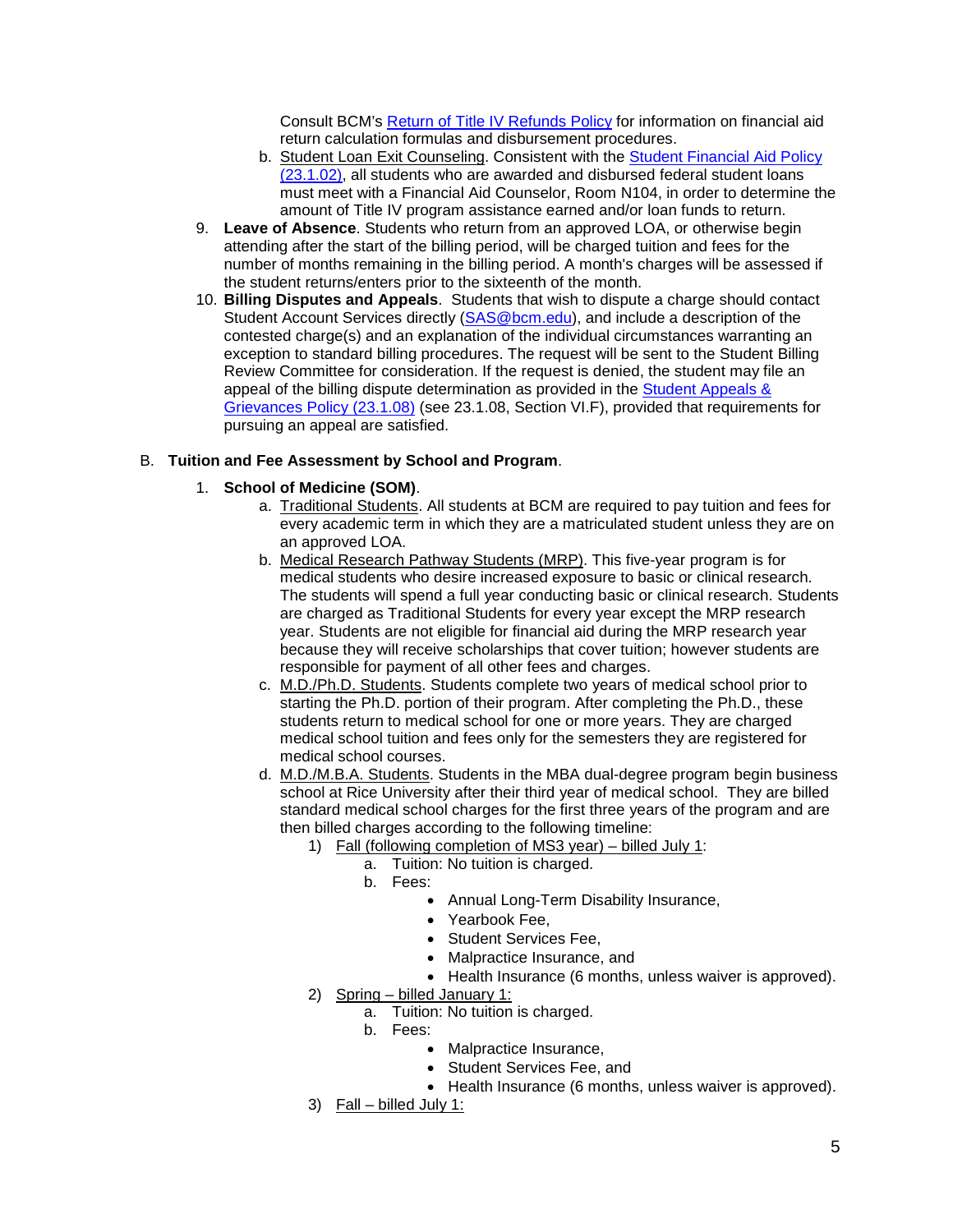- a. Tuition: Texas Residents will be charged \$1,500 and nonresidents will be charged \$3,500.
- b. Fees:
	- Annual Long-Term Disability Insurance,
	- Yearbook Fee,
	- Student Services Fee,
	- Malpractice Insurance, and
	- Health Insurance (6 months, unless waiver is approved).
- 4) Spring billed January 2nd: Students return to BCM in the Spring as Fourth-Year medical students. They are charged standard Spring MS4 Tuition and Fees.
- 5) Rice University tuition and fees must be paid directly to that institution. Students should consult with the dual-degree Program Director for more information.
- e. M.D./M.P.H. Students. Students in the M.P.H. program can begin their year at The University of Texas School of Public Health (UTSPH) either in May or September following their 3rd year in medical school.
	- 1) Due to differences between the BCM and UTSPH academic calendars, there may be a 1-to-2 month gap between the end of the student's MS3 year and the beginning of the M.P.H. program, and/or between the conclusion of the M.P.H. program and the beginning of BCM's Fall term. During these periods, M.D./M.P.H. students may either:
		- a. Register for the USMLE Preparation Course and be billed accordingly.
		- b. Be billed standard 4th year medical student tuition and fees, subject to the institutional refund and LOA return policies. This option allows students to do clinical rotations during this time.
	- 2) Students should consult with the dual-degree Program Director for more information.
- f. Dual-Degree Students Taking the USMLE. The USMLE Preparation Course is offered at the end of the Spring and at the beginning of the Fall. Students are not permitted to do clinical rotations while enrolled in the USMLE Preparation Course.
	- 1) Students enrolled in the USMLE Preparation Course will be charged tuition of \$125 per month and long-term disability insurance. In addition, they will be billed malpractice and health insurance for the months of enrollment in the USMLE Preparation Course.
	- 2) Students may enroll in the USMLE Preparation Course for one or two months according to these guidelines:
		- a. *Spring*. Students may register for the months of both May and June OR the month of June only.
		- b. *Fall*. Students may register for the months of both July and August OR the month of July only.

### 2. **School of Health Professions (SHP)**.

a. Traditional Students. Master of Science Physician Assistant (MSPA) and Master of Science in Orthotics and Prosthetics (MSOP) students are required to pay twoand-one-half years' tuition regardless of whether degree requirements are met in less time, i.e., students must pay full tuition for two-and-one-half years and tuition charges will not be pro-rated. Master of Science in Genetic Counseling (MSGC) students are required to pay a minimum of two years of tuition charges regardless of whether degree requirements are met in less time .i.e., students must pay full tuition for two years and tuition charges will not be pro-rated. Doctor of Nursing Practice-Nurse Anesthesia (DNPNA) students are required to pay three years of tuition charges regardless of whether degree requirements are met in less time, i.e., students must pay full tuition for three years and tuition charges will not be pro-rated.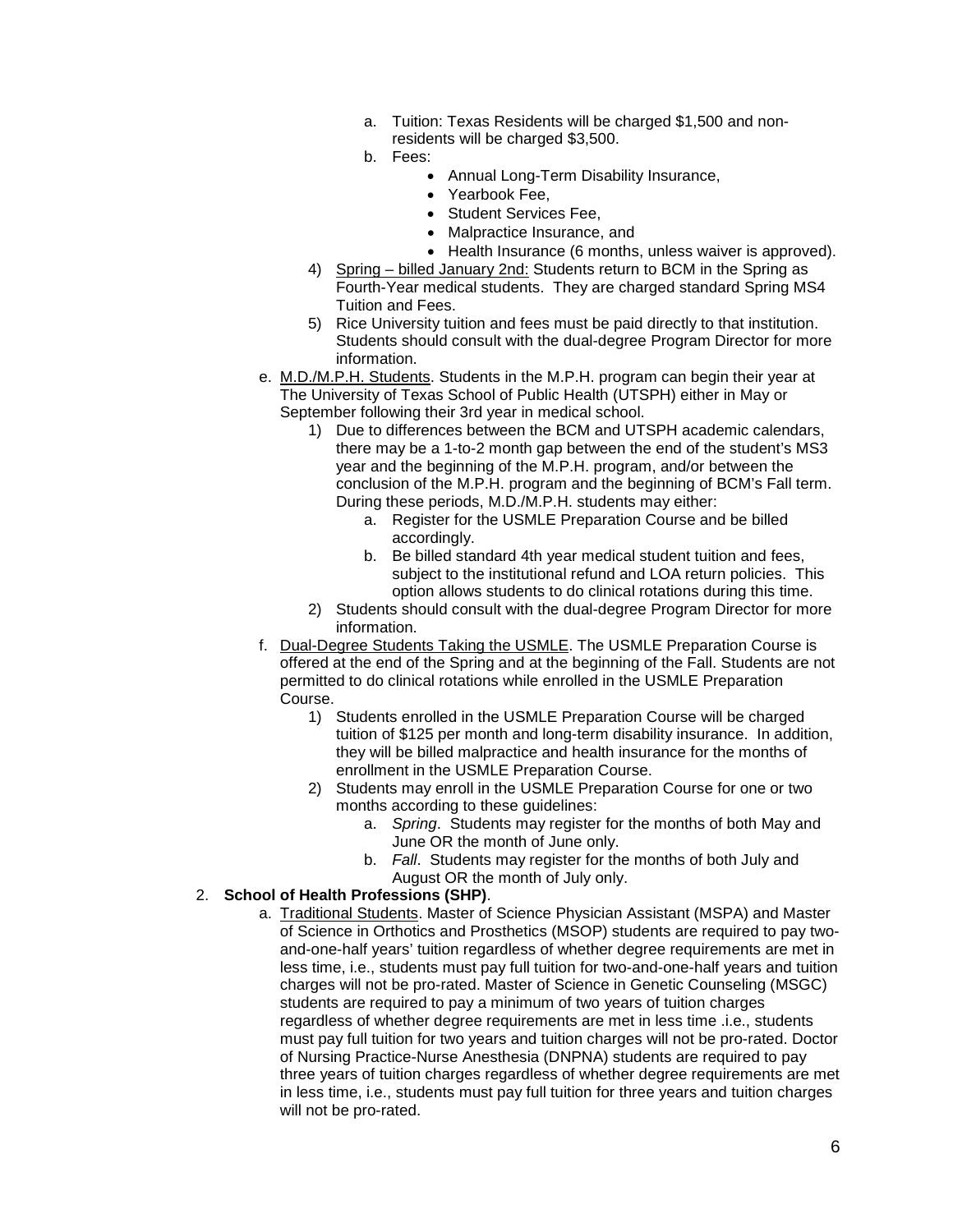b. Advanced Standing. Students who are offered advanced standing in any SHP degree program will be provided with a Revised Degree Plan (RDP), which will specify the required time for RDP completion. Students must pay full tuition charges for the time period specified in the RDP regardless of whether degree requirements are met in less time and tuition charges will not be pro-rated.

### 3. **Graduate School of Biomedical Sciences (GSBS)**.

a. Doctoral and master's students are charged for the time they are in attendance. If a Ph.D. student completes his/her program in three and a half years, only threeand-a-half years of tuition are charged. The graduation dates for these students are determined by the GSBS. Students matriculating in the GSBS have their tuition and health insurance paid by the school, department, mentor's grant funding (e.g., research grant), or training grants. However, payment of other fees depends on the funding source, as some pay all fees on the student's behalf and others require the student to pay some or all of their fees. Each student is financially responsible for all fees assessed to his/her account that are not paid by the school, department, or grant.

## 4. **National School of Tropical Medicine (NSTM)**.

- a. Diploma in Tropical Medicine students are charged for the modules they enroll in. The fee [structure](https://www.bcm.edu/education/schools/national-school-of-tropical-medicine/education/diploma-tropical-medicine/admissions) provides discounted rates to BCM- and TMC-affiliated learners. BCM employees are charged discounted fees based on their job title (e.g., physician, resident). Other domestic and international learners are required to pay all NSTM fees without any discount. Each learner is financially responsible for the fees that are not paid by their institution, department, or scholarships.
- b. Certificate Participants are charged by credit hours in the term they are in attendance. Each participant is financially responsible for the fees that are not paid by their institution, department, financial aid, or scholarships.

## C. **Tuition Changes**.

- 1. Annual Review. BCM reviews tuition charges annually, and reserves the right to change the amount of tuition and fees and/or to amend the method of charging tuition and fees without notice. Any changes in school tuition or fees will apply to all students enrolled in the applicable school or program regardless of the date of matriculation, unless otherwise specified (e.g., grandfathered rates, which may be verified by Dean's administrative memo). Tuition by year (and any changes) will be documented on the BCM website (see [Section VIII, below\)](#page-7-1). School Deans (or their Designees) and/or other Academic Program Leaders (as applicable) must ensure that students enrolled in their Academic Programs are notified of tuition and fee increases prior to official registration (as provided below) to enable the student to meet their financial obligations or withdraw.
- 2. Tuition and Fees Announced Per Academic Period. After tuition and fee charges are published for an academic period, BCM will not increase the tuition rate or fees charged for that academic period (e.g., semester), regardless of whether the student has paid the charges in full for that academic term by the date of registration.
- 3. Official Course Enrollment Prohibited Before Tuition and Fee Announcement. Consistent with Tex. Education Code § 54.009 (1997), School Deans (or their Designees) must ensure that Academic Programs they oversee do not permit official registration in the Comprehensive Academic Management System (CAMS) for the ensuing academic period before tuition and fees for that academic period have been announced, although unofficial registration in CAMS is permitted.

## V. Responsibilities

The Office of the Provost will have the final determination of all tuition and fees charges and of this policy. Any faculty and staff that handle or participate in the processing of student financial information, and/or serve as custodians of education records that contain financial information (e.g., social security numbers, bank and credit card account numbers, income and credit history, names, addresses, phone numbers)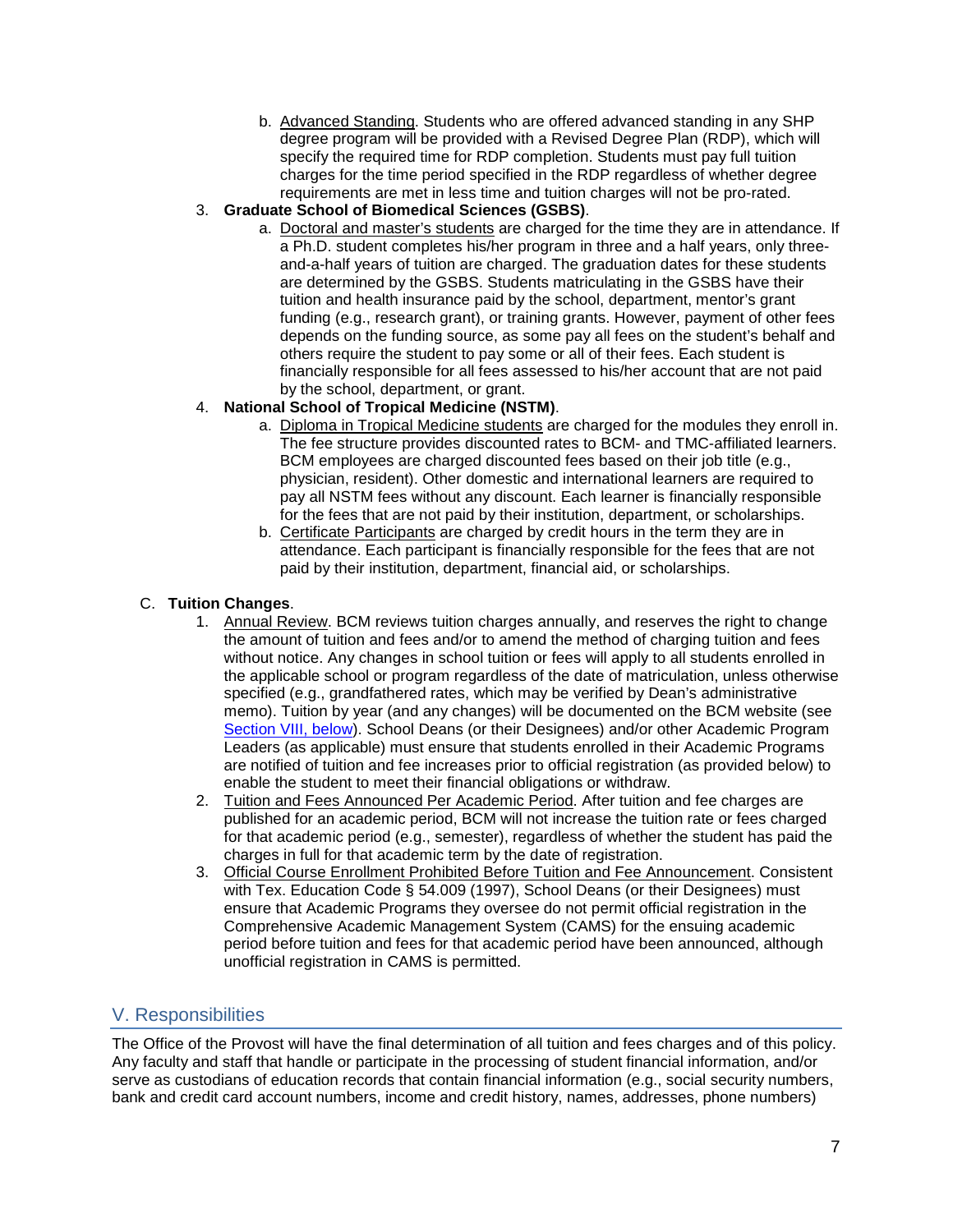that is governed by the Gramm-Leach-Bliley Act (GLBA), also known as the Financial Services Modernization Act of 1999 (15 U.S.C. §§ 6801-6809), are subject to mandatory and routine training on GLBA compliance and must handle, store, and destroy student financial records in accordance with GLBA and/or Family Educational Rights and Privacy Act (FERPA) requirements, as applicable.

## VI. Procedures for Implementation and Review

## A. **Tuition or Fee Change Requests**:

- 1. In December of each year, each program director, dean, or dean's designee will communicate with the Office of the Provost regarding any recommended changes for tuition and fees. This includes requests to increase tuition or fees for existing programs, proposals to incorporate new fees, as well as tuition charges and fees for new programs.
- 2. All programs currently receiving student fees will be required to submit a budget plan that includes recommended and/or proposed tuition or fee changes to the Office of the Provost. The budget adjustments must be submitted by the established deadline and include all necessary information.
- B. **Notice of Tuition and Fee Increases**: SAS will issue a campus-wide notice of the proposed tuition and fee increases in the Student Commons Newsletter on an annual basis. This notice will include the amount of each change and a statement of purpose.

# VII. Stakeholder Compliance

In cooperation with SAS within the Office of Finance, the Office of the Provost will monitor student tuition and fees to satisfy compliance requirements set forth by Higher Education Act, Sec 472.

# <span id="page-7-1"></span>VIII. Tools

- Consult the [Office of the Registrar](https://www.bcm.edu/education/registrar) for more information on residency, grades, transcript requests, Tuition & Fees by Year and Program, and related services
- Consult the [Office of Student and Trainee Services](https://www.bcm.edu/education/academic-faculty-affairs/student-services) for links to the Student and Trainee Services Handbook, which describes academic resources, support services, student committees, and information on student grievances and mistreatment.
- See also [BCM Office of the Provost, Student Concerns and Grievance Process Map;](http://intranet.bcm.edu/policies/StudentGrievancesProcess.pdf)
- Consult the [Student Benefits](https://www.bcm.edu/careers/benefits/student-benefits) webpage maintained by the Office of Human Resources for more information on available benefits and health plan premiums.
- For more information on standard required length of study and the maximum time frame to achieve program completion, please consult the [Office of Student Financial Aid](https://www.bcm.edu/education/financial-aid) or [School](https://www.bcm.edu/education/schools) [Websites](https://www.bcm.edu/education/schools) and Handbooks for information on specific requirements:
	- o [Graduate School of Biomedical Sciences Handbook;](https://cdn.bcm.edu/sites/default/files/2021-07/graduate-school-of-biomedical-sciences-policy-handbook-2021.pdf)
	- o [National School of Tropical Medicine Handbook;](https://cdn.bcm.edu/sites/default/files/2021-09/nstm-policies-procedures-and-guidelines-version-4.pdf)
	- o [School of Health Professions \(SHP\) Handbook,](https://www.bcm.edu/education/school-of-health-professions/students-resources/student-handbook) and [SHP Doctor of Nursing Practice](https://media.bcm.edu/documents/2019/01/dnp-student-manual-2019-0624.pdf)  [Program -Nurse Anesthesia Student Manual;](https://media.bcm.edu/documents/2019/01/dnp-student-manual-2019-0624.pdf)
	- o [School of Medicine Student Handbook;](https://www.bcm.edu/education/school-of-medicine/m-d-program/student-handbook)

## IX. Related Policies

- [Return of Title IV Funds Policy;](https://cdn.bcm.edu/sites/default/files/2021-06/r2t4-policy-for-web.pdf)
- [23.1.02 Student Financial Aid](https://intranet.bcm.edu/index.cfm?fuseaction=Policies.Display_Policy&Policy_Number=23.1.02) Policy;
- [23.1.08 Student Appeals and Grievances Policy;](http://intranet.bcm.edu/index.cfm?fuseaction=Policies.Display_Policy&Policy_Number=23.1.08)

<span id="page-7-0"></span>X. Applicable Laws, Regulations & Standards